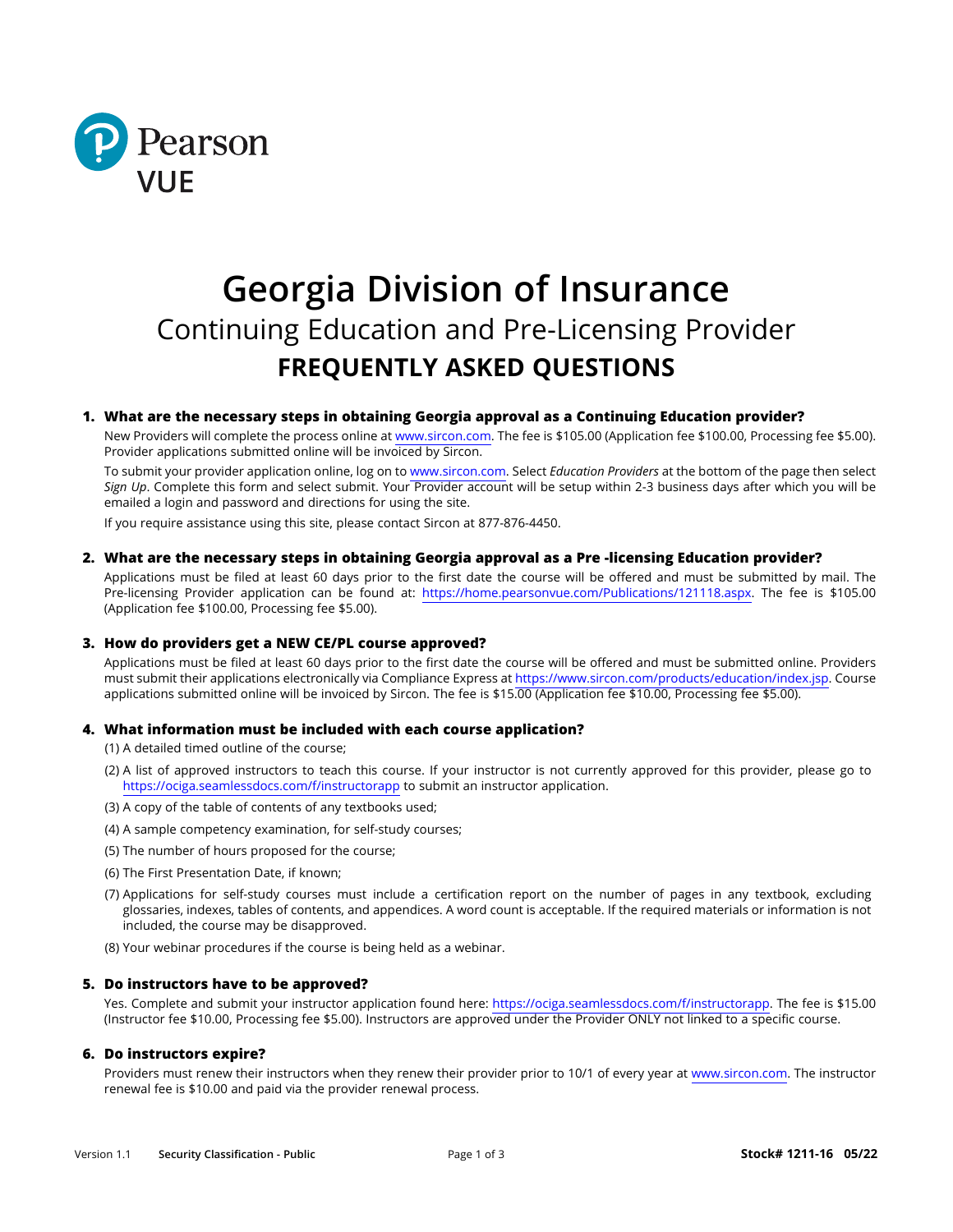# **7. What are the Webinar guidelines?**

## **COURSE GUIDELINES FOR CLASSROOM WEBINAR/WEBCAST DELIVERY**

## *Adopted by the Producer Licensing (EX) Working Group Apr. 27, 2014*

- These guidelines are intended to apply to courses conducted and viewed in real time (live) in all locations and are not intended to apply when courses have been recorded and are viewed at a later time or to other online courses.
- Each student will be required to log in to the webinar using a distinct username, password and/or email. Students that view webinars in group settings which is two or more individuals should alternatively verify their participation in the form of sign-in and sign-out sheets submitted by a monitor with an attestation or verification code.
- The provider will verify the identity and license number, or National Producer Number (NPN), of all students.
- A provider representative, using computer-based attendance-monitoring technology, must monitor attendance throughout the course.
- The provider must have a process to determine when a participant is inactive or not fully participating, such as when the screen is minimized, or the participant does not answer the polling questions and/or verification codes.
- For webinars not given in a group setting, no less than two polling questions and/or attendance verification codes must be asked, with appropriate response provided, at unannounced intervals during each one-hour webinar session to determine participant attentiveness.
- The provider will maintain an electronic roster to include records for each participant's log-in/log-out times. If required by states chat history and polling responses should be captured as part of the electronic record.
- When a student is deemed inactive or not fully participating in the course by the course monitor of failure to enter appropriate polling question response or verification codes, continuing education (CE) credit is denied.
- All students and the instructor do not need to be in the same location.
- Students in all locations must be able to interact in real time with the instructor. Students should be able to submit questions or comments at any point during the webinar session.
- The course pace must be set by the instructor and does not allow for independent completion.
- Instruction time is considered the amount of time devoted to the actual course instruction and does not include breaks, lunch, dinner or introductions of speakers.
- One credit will be awarded for each 50 minutes of webinar/webcast instruction, and the minimum number of credits that will be awarded for webinar/webcast courses is one credit.
- The provider must have a procedure that informs each student in advance of course participation requirements and consequences for failing to actively participate in the course.
- A comprehensive final examination is not required.

## **8. Do CE/PL courses expire?**

No. Courses do not have an expiration date however if the provider is not renewed the courses will be made inactive.

#### **9. Is there a renewal process to maintain my CE/PL Provider status in Georgia?**

All approved providers must renew at [www.sircon.com](http://www.sircon.com) by October 1 each year to be eligible to conduct courses in the following year. Sircon will invoice you for a fee of \$55.00 (Renewal fee \$50.00, Processing fee \$5.00).

#### **10. How long does the CE/PL course review/approval process take?**

Once the application has been received by Pearson VUE, providers should expect an approval/deficiency letter within 15 business days. Notification of the approval or disapproval of a course will be sent to the Provider electronically.

#### **11. Are there any special requirements for self-study or online/electronic courses?**

In addition to the requirements as outlined above, applications for self-study courses must include a certification report on the number of pages in any textbook, excluding glossaries, indexes, tables of contents, and appendices. A word count is acceptable. And a copy of the final exam. For courses requesting 1-4 credits the exam must have at least 25 questions. For courses requesting 5 or more credits the exam must have at least 50 questions.

#### **12. Who may serve as a proctor to supervise the final exam for a self-study, online or correspondence course?**

OCI applies the NAIC's standardized terms and definitions for guidance as to who may serve as a proctor. An approved proctor is an impartial, disinterested third party or currently licensed agent with no family or financial relationship to the student and is over the age of 18. The proctor must verify the student's identity and complete an affidavit supplied by the approved provider testifying that the agent received no outside assistance. Membership in a professional association/organization does not constitute a financial relationship. Providers are responsible for collecting and retaining completed affidavits.